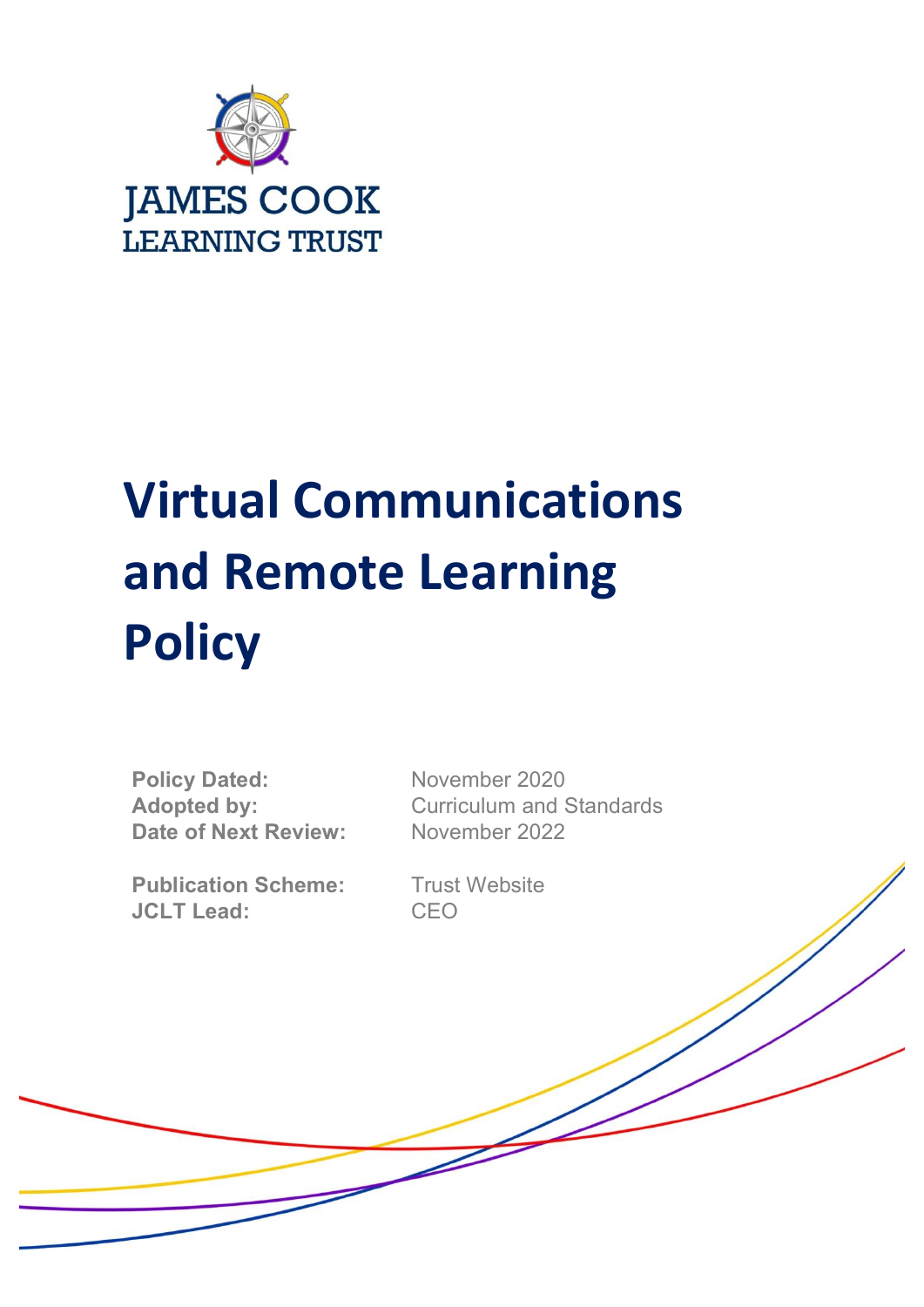# **CONTENTS**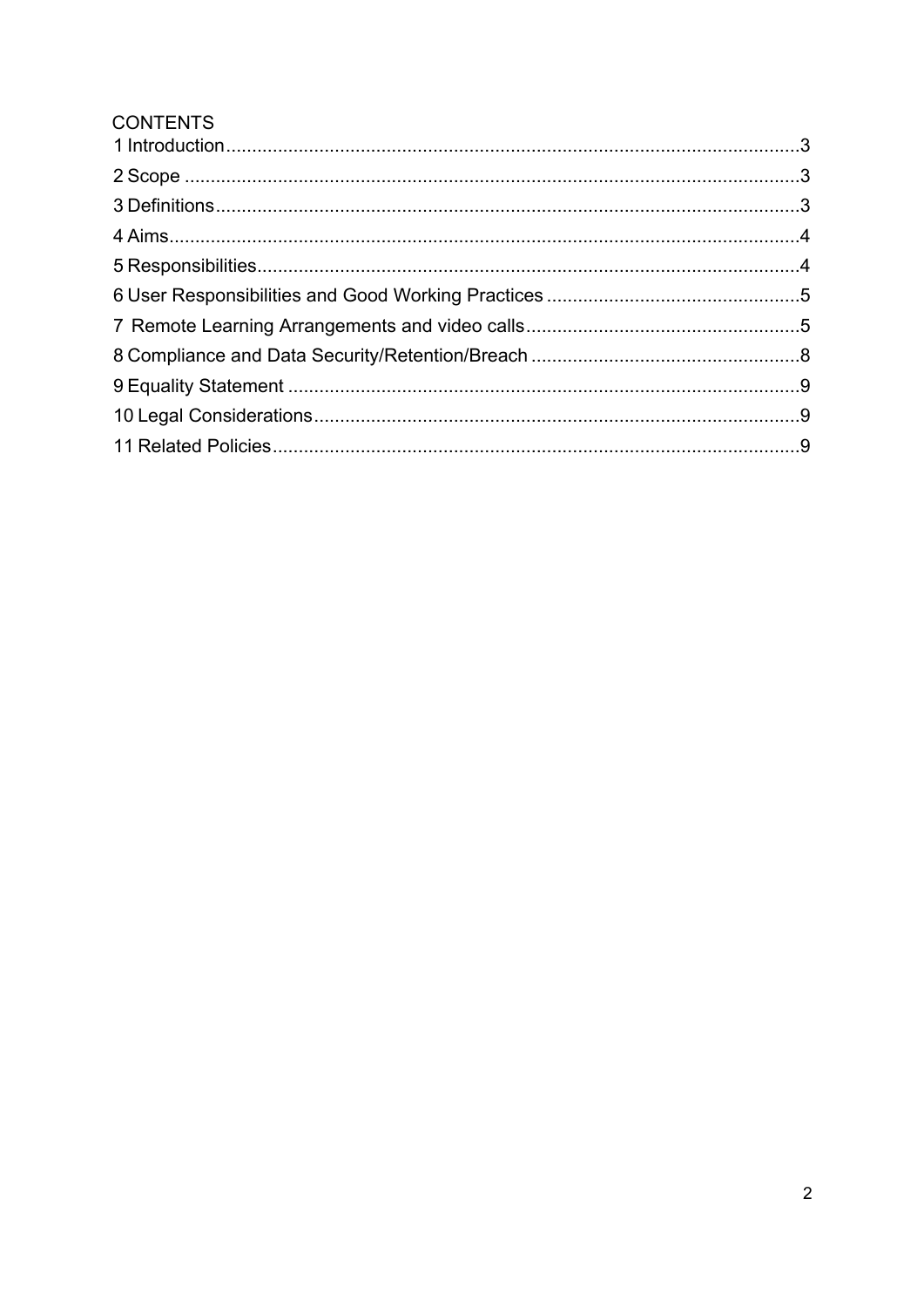# **1 Introduction**

- 1.1 This policy relates to the use of online audio-visual facilities to conduct lessons (remote learning) as a direct response to the Coronavirus pandemic.
- 1.2 It is not mandatory for teachers to use audio-visual facilities to stream classes live to students. However, where the preferred method is to use live streaming, the following guidance must be adhered to.
- 1.3 James Cook Learning Trust has a duty of care to deliver the best quality education our schools can reasonably deliver under these conditions and where it is believed that an online audio-visual communication tool for learning is necessary to deliver high-quality lessons, the highest standards of safeguarding and risk management must be maintained.

# **2 Scope**

2.1 This policy covers all employees and students/pupils within all the academies within James Cook Learning Trust.

#### **3 Definitions**

- 3.1 For the purpose of this policy, the definitions below may be referred to:
	- 3.1a **Live streaming** is when an event (e.g. lesson, storytime) is broadcasted 'live' in real time.
	- 3.1b **Video call** a call made via a mobile phone, tablet or computer with a camera and a screen, allowing the participants to see each other as they talk. This would include 1-2-1 calls and larger group meetings.
	- 3.1c **Pre-recorded/prepared multimedia** text, image, audio, video and animation that can be combined and shared, often online (this could include pre-recorded lessons or storytime).
- 3.2 The term "the Trust" is used within the policy to refer to the James Cook Learning Trust.
- 3.3 The term "school" or "schools" is used within this policy to refer to the academies which form part of the Trust.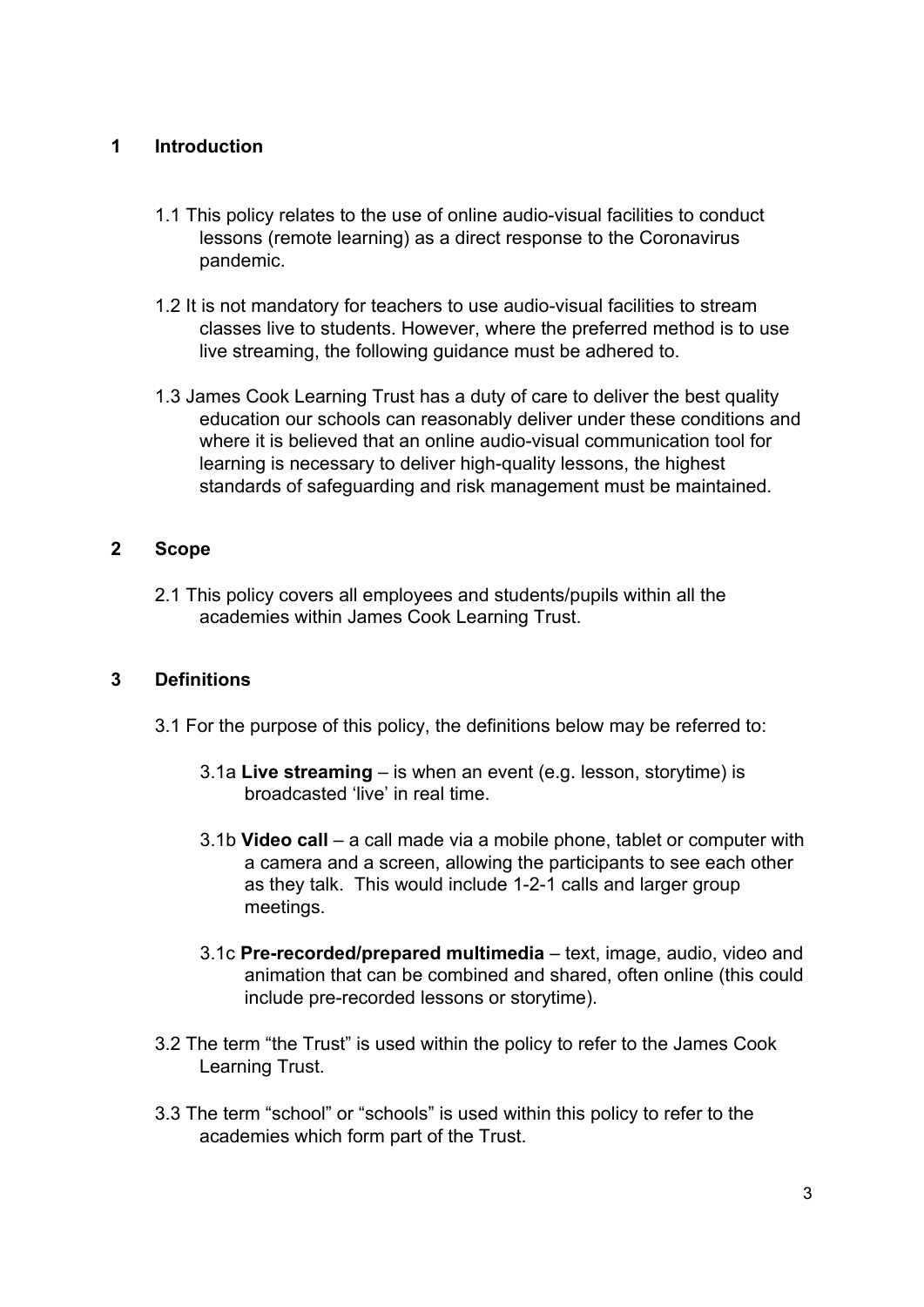- 3.4 The term "staff" or "employee" is used throughout this policy to cover anyone who is employed by the Trust at any of its premises.
- 3.5 The term "students" is used throughout this policy to refer to any pupil who is on roll with any of the academies within the Trust.
- 3.6 The term "head teacher" is used throughout this policy to refer to anyone who is employed in the capacity of Head teacher, with the delegated responsibility as defined within the Scheme of Delegation.
- 3.7 The term "Local Governing Body" is used throughout this policy to refer to the group of governors who have delegated powers through the Scheme of Delegation to monitor the work of the school and sit a local governing body.

#### **4 Aims**

- 4.1 This policy aims to:
	- 4.1a Ensure consistency in the school's approach to virtual communication, live streaming and pre-recorded lessons.
	- 4.1b Set out expectations for all members of the school community with regards to live streaming and pre-recorded lessons.
	- 4.1c Provide appropriate guidelines for data protection.

# **5 Responsibilities**

- 5.1 The **Trust** must ensure that this policy is implemented across schools and that current employees have access to, and are made aware of, this policy.
- 5.2 The **Local Governing Body (LGB), Head teachers and Line Managers**  must be fully aware of this policy and ensure that they, and all employees, are aware of the policy and their own responsibilities. Employees must be accountable for their conduct when using the trust ICT systems and the possible implications to their employment if there is any inappropriate use.
- 5.3 The **Human Resources Team** must provide advice where necessary to support the trust, the local governing body and all staff when required, particularly where any disciplinary procedures may need to be instigated.
- 5.4 **Employees and students** must behave responsibly and professionally at all times in connection with the use of any remote access systems.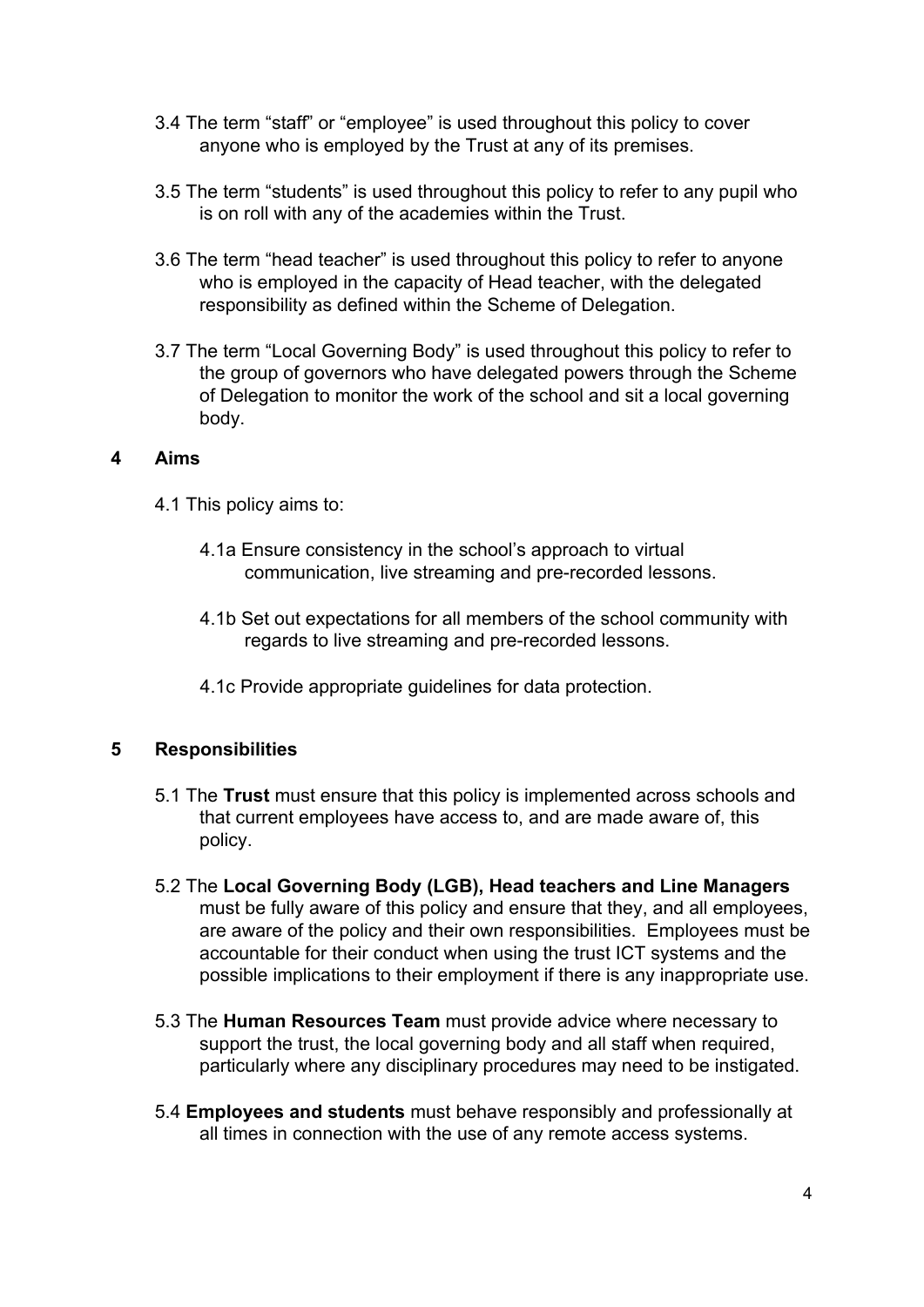# **6 User Responsibilities and Good Working Practices**

- 6.1 The primary responsibilities of employees of James Cook Learning Trust and of pupils or any other users that remote into individual school networks are to:
	- 6.1a Know what information they are accessing, using or transferring.
	- 6.1b Understand and adhere to contractual, ethical or other requirements attached to the information and pertinent to James Cook Learning Trust policies and procedures.
	- 6.1c During the online session, users are responsible for following the correct procedures from the moment they log in to the moment they log out.

#### **7 Remote Learning Arrangements and video calls**

- 7.1 All live lessons and video calls must be carried out during the normal timetable; there must be no lessons held outside of normal class hours. Consideration must be given to the time of day of the lesson, particularly around parental commitments and the duration of the lesson so as not to cause undue stress to the family situation.
- 7.2 Live streaming, video calls and pre-recorded lessons must only be conducted using the agreed platform. Teachers may choose to use a number of additional tools to support students.
- 7.3 Other forms of social media or online technologies must not be used without prior consent of the senior leadership team. This is to protect staff. A learning platform is selected due to many considerations, such as being able to use school email accounts, the safeguarding of personal data, privacy questions and policies, and terms of service.
- 7.4 If a school or department already uses other methods of communication and online platforms that the Trust has supported, these may continue to be used for remote learning. It is important for staff to observe the requirement that unless permission has been granted, other methods of communication must not be used.
- 7.5 Live streaming, video calls and pre-recorded lessons must only be for pupils on roll at the school and delivered by teachers working at the school. Lessons will be by invitation only and teachers will initiate and close lessons. Pupils will be invited to participate in a lesson by their school email address. Only school-registered email accounts must be used. Personal accounts of either the pupil or teacher must not be used.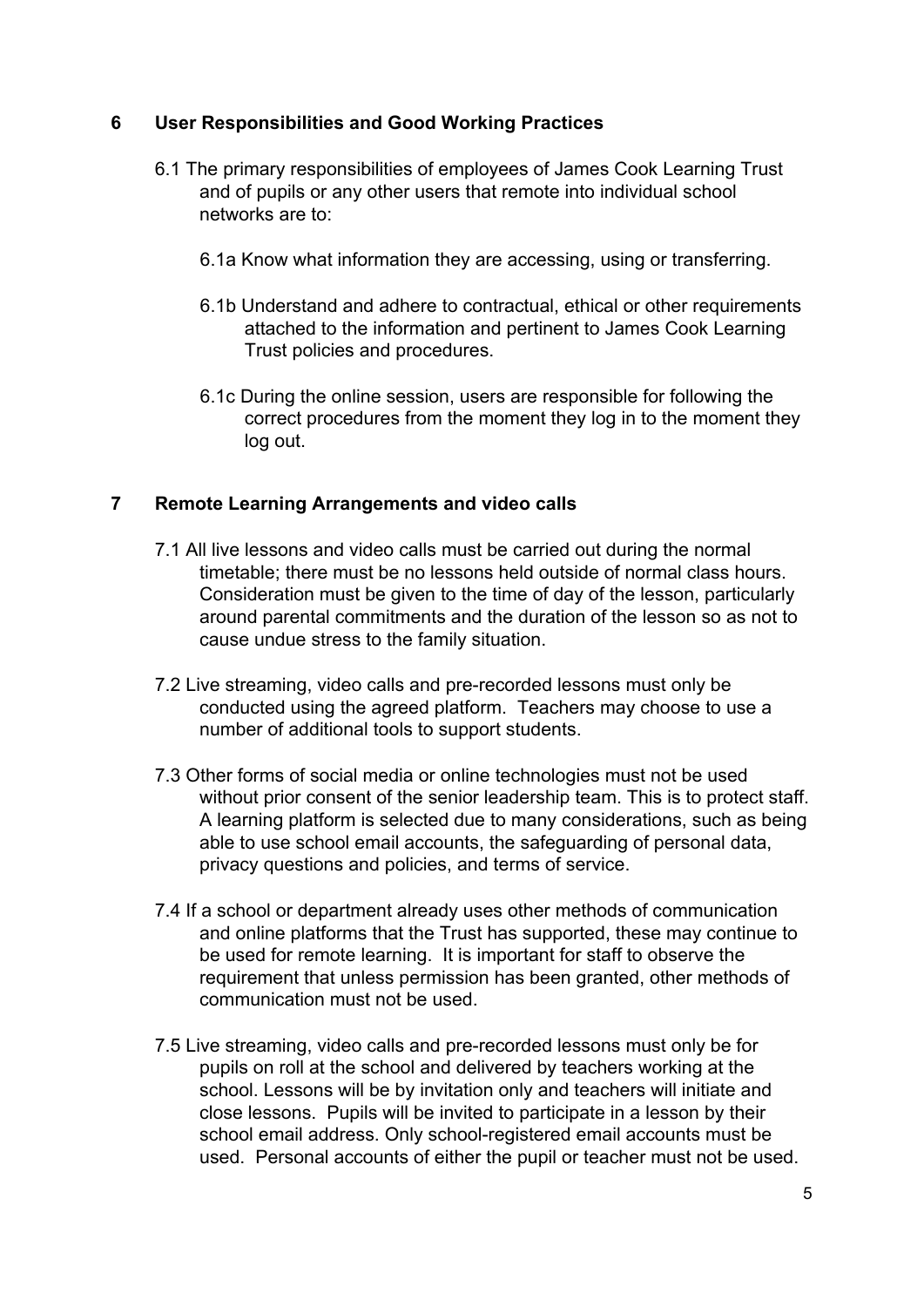- 7.6 Trust staff are able to use personal devices if all protocols are followed.
- 7.7 Lessons and video calls should be conducted as though they were taking place at the school premises. The teacher must be aware of their surroundings when recording a lesson. This must be in an appropriate place and suitable environment, not in a bedroom or where inappropriate objects or information is visible.
- 7.8 Where teaching is being undertaken remotely from home, it is important that the teacher ensures the security of any devices being used, for example ensure the camera is switched off when not in use, ensure meetings are closed down when finished, ensure microphone is muted when not speaking. Ensure antivirus software is up to date.
- 7.9 The staff member must consider carefully any resources to be used. Use of online webpages in school will be subject to internet content filtering and is unlikely to be replicated in the home environment.
- 7.10 The staff present are expected to maintain professional teaching standards at all times. All staff are expected to exhibit high standards of professional conduct, language, behaviour and attire, in compliance with the Staff Code of Conduct.
- 7.11 The school's ICT Systems Acceptable Use Policies (AUP) continue to apply to the pupil and the teacher. Staff must not post or 'broadcast' anything that will bring them, the school or the Trust into disrepute. The staff member leading the session must ensure that the pupil is reminded about the AUP.
- 7.12 The Head teacher or other senior leaders must conduct spot monitoring of remote lessons to check compliance.
- 7.13 In all live audio-visual streaming sessions and video calls, the teacher must notify the parent that the session will be taking place, providing advance notice. The parent must be advised not to join the session, unless it has been agreed in advance with the parent by the person delivering the lesson. This will enable pupils that have special educational needs or younger-aged pupils to be supported by the parent. The parent must have signed to say they have read and understand the school's expectations around live streaming.
- 7.14 Staff must be aware that some students will not enjoy or adapt well to a remote learning method. Those who are already anxious, who have less understanding of technology or who find it hard to concentrate on tasks may struggle to engage or simply find the whole lesson overwhelming.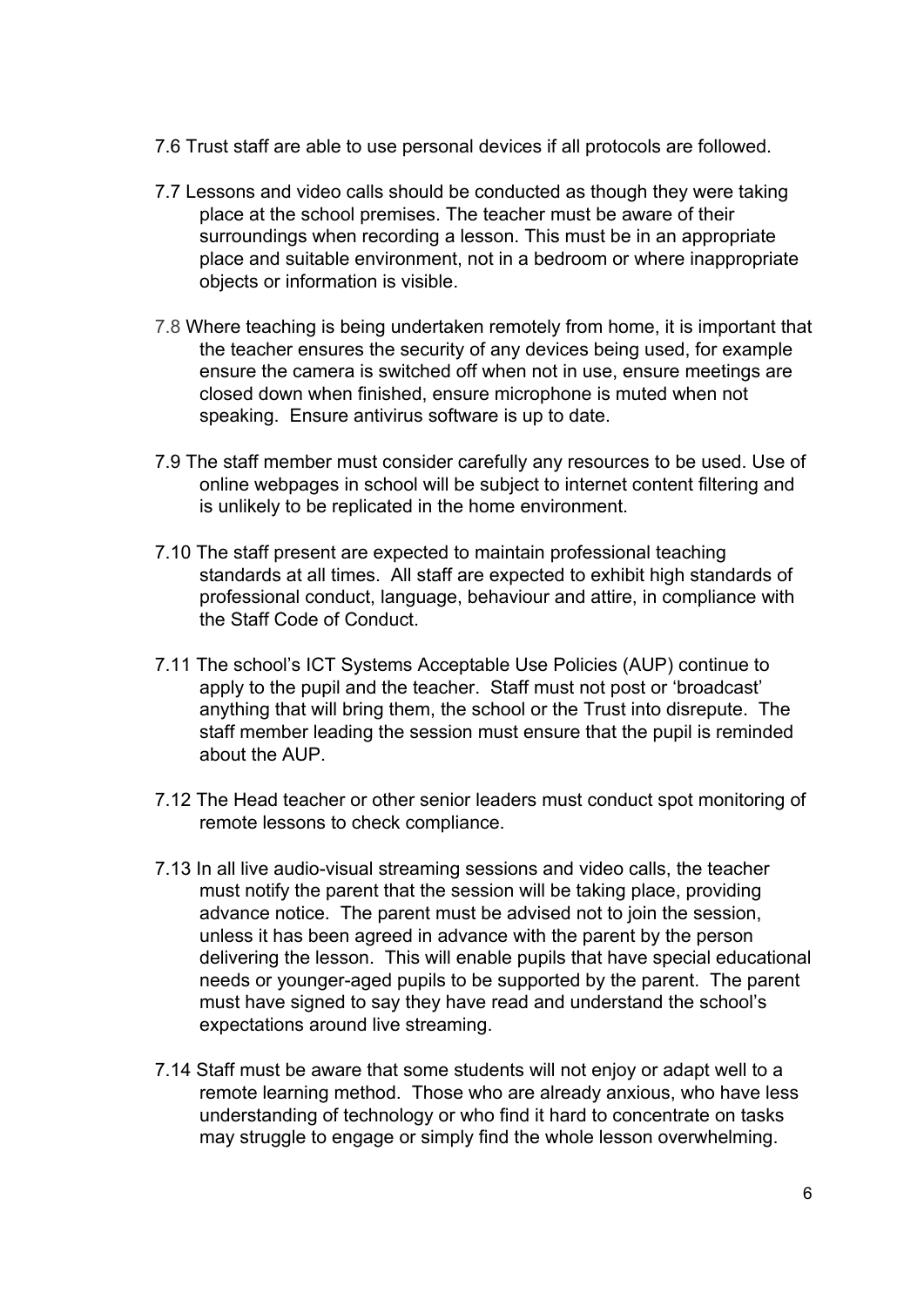- 7.15 Before commencing a live learning session, the staff member leading the session must have considered whether some pupils will be excluded from the lesson owing to a lack of resources. They must provide alternative learning where this is the case.
- 7.16 For **pupils subject to safeguarding thresholds,** a risk assessment must be undertaken by the Designated Safeguarding Lead (DSL) before the pupil participates in the session. The class teacher must inform the DSL that a session will take place, whether this is by pre-recorded or by live streaming means.
- 7.17 The member of staff leading the session should ensure that a record of attendance of all pupils attending the live streaming session is available on request.
- 7.18 The teacher must ensure that all resources related to online learning avoid the identification of a student by name or location.
- 7.19 Both the staff member and the pupil must turn off all notifications on their device used for lessons to avoid disruption, unsolicited pop-ups and exposure of personal data, otherwise the lesson cannot take place. It is the staff member's responsibility to remind the pupil to do so.
- 7.20 Where there is disruption to a lesson due to unsolicited pop-ups or exposure of personal data, the lesson must be immediately discontinued and the Head teacher or other senior leader and Designated Safeguarding Lead notified. The Trust Safeguarding and Child Protection Strategy, School Child Protection Policy and the Trust General Data Protection Regulations Policy must be applied as required. All incidents and actions must be recorded on the school's safeguarding system.
- 7.21 If a pupil account is not working, for example, the pupil has a problem accessing school webmail or they get locked out and no solution can be found, they are to contact the school administration office.
- 7.22 During the live streaming lesson, telephone conversations between pupils and staff should not occur and other technologies, such as school email account, or chat function in google meet should replace this need.
- 7.23 If a parent has concerns about any aspect of a lesson or video call they should contact the school directly to discuss it and not raise issues during the lesson itself. All concerns and complaints are taken very seriously and will be dealt with in line with the Trust Complaints Policy, where appropriate.
- 7.24 If a complaint relates to an Allegation of Abuse Against Staff, the Designated Safeguarding Lead must be notified.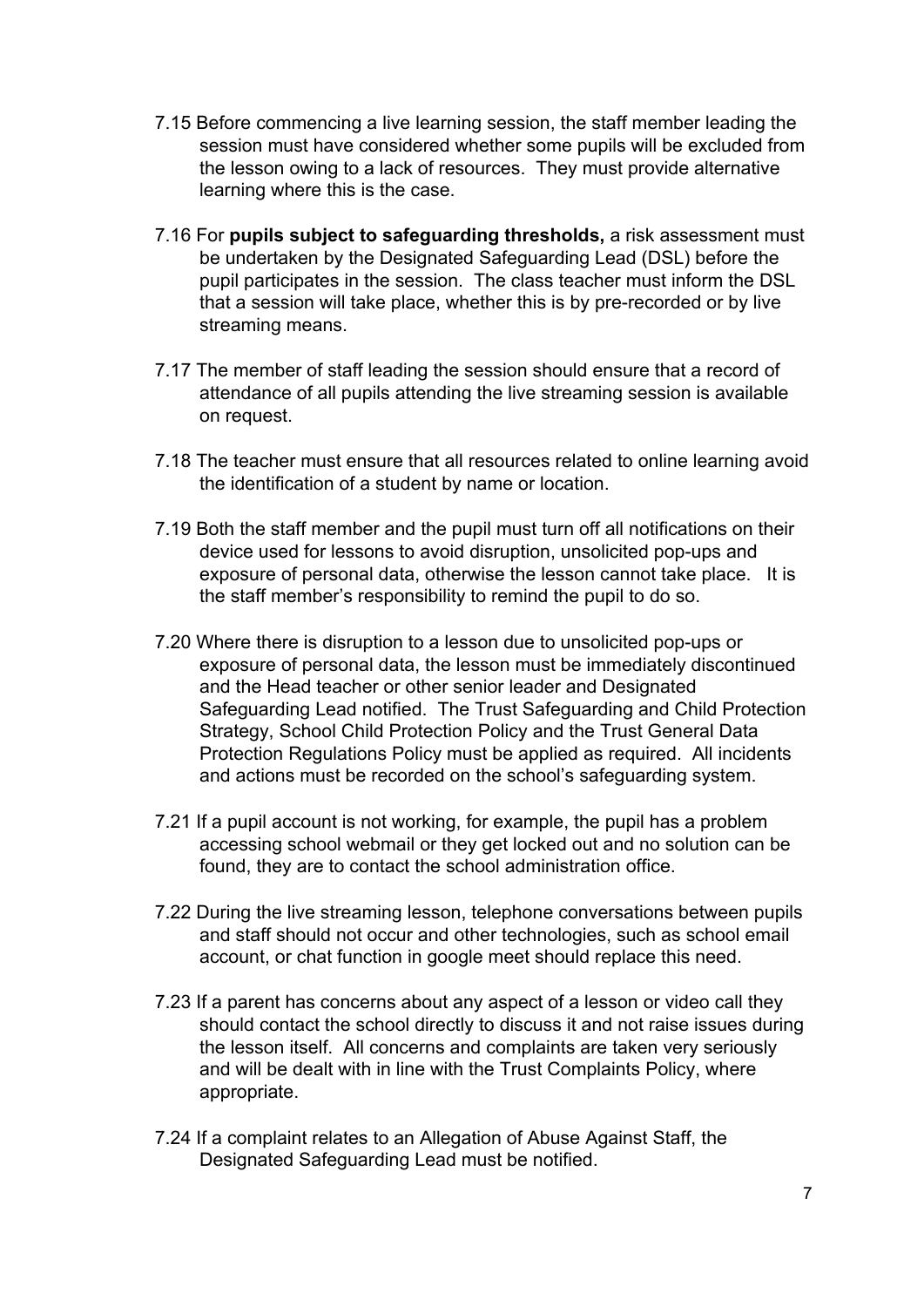- 7.25 One-to-one live audio-visual streaming or video calls should not take place unless it is recognised there is a need for one-to-one specialist help, particularly with classes or interventions. A one-to-one lesson must be logged in the same way as all remote lessons and must be recorded. In these cases of audio-visual streaming sessions, there must be two members of staff present.
- 7.26 All live audio-visual streaming and video calls with a pupil present must be recorded. The Google Meets platform allows for this. This is to ensure that there is a record of the lesson to protect the teacher, and also to ensure that the lesson is available as a resource for any pupil that had technology issues during the course of the lesson or who was unable to access it.
- 7.27 Written consent must be obtained from the parent and the pupil (age appropriate) before a live audio-visual streaming session takes place. Consent must be explicit and not implied. Where consent is not provided, the session must not take place for that pupil.

#### **8 Compliance and Data Security/Retention/Breach**

- 8.1 The staff member must establish the expectations for the virtual classroom. This must include how the pupil can ask questions and when to speak. Pupil behaviour must be in accordance with the school's Behaviour Policy. Where there is non-compliance to the policy, the teacher must deal with matters as if the lesson is taking place in the school setting. All incidents must be reported to the Head teacher or senior leader and Designated Safeguarding Lead. Information must be recorded on the school's safeguarding recording system.
- 8.2 If there is an unauthorised person in the lesson, the teacher must discontinue the lesson, **unless to do so would increase the risk of harm to the child**. The teacher must immediately inform the Head teacher or senior leader and Designated Safeguarding Lead. The school Child Protection Policy must be followed. Information must be recorded on the school's safeguarding recording system.
- 8.3 If the teacher is concerned about the welfare of the pupil during the lesson or video call, this must be immediately reported to the Designated Safeguarding Lead. Where possible, the teacher must continue with the remote session to allow the DSL to assess the situation, **unless to do so would increase the risk of harm to the child**. The school Child Protection Policy must be followed. Information must be recorded on the school's safeguarding recording system.